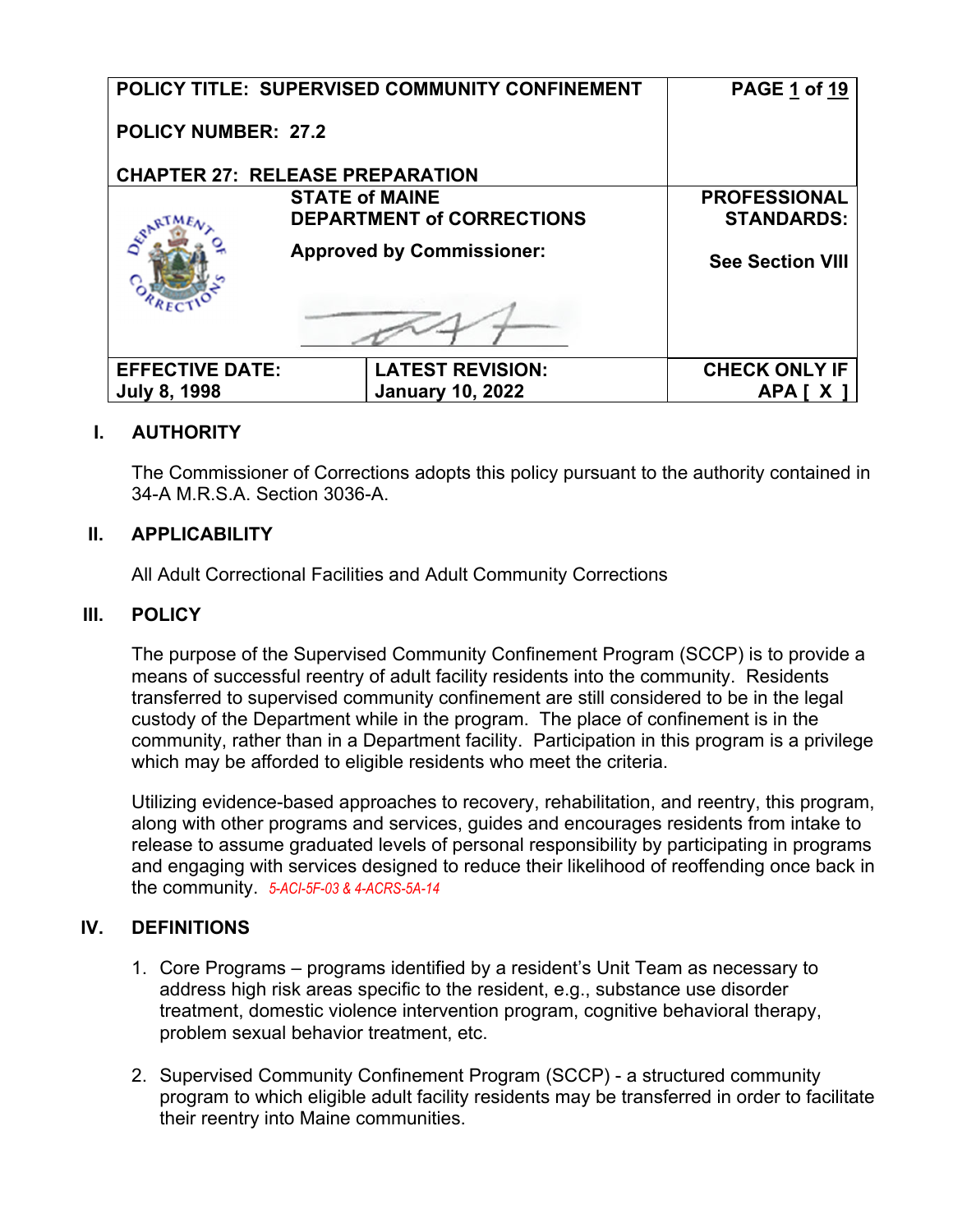# **V. CONTENTS**

| Procedure A: | <b>Supervised Community Confinement Program, General</b>          |
|--------------|-------------------------------------------------------------------|
| Procedure B: | <b>Eligibility Requirements</b>                                   |
| Procedure C: | <b>Planning Meeting</b>                                           |
| Procedure D: | <b>Facility Review</b>                                            |
| Procedure E: | <b>Community Corrections Review</b>                               |
| Procedure F: | <b>Chief Administrative Officer Review</b>                        |
| Procedure G: | Director of Classification Review                                 |
| Procedure H: | Notification and Record Keeping Upon Approval for the Supervised  |
|              | <b>Community Confinement Program</b>                              |
| Procedure I: | <b>Mandatory Conditions</b>                                       |
| Procedure J: | <b>Additional Conditions</b>                                      |
| Procedure K: | Supervision of Clients on Supervised Community Confinement        |
| Procedure L: | <b>Removal from Supervised Community Confinement</b>              |
| Procedure M: | Appeals of Denial of Transfer to or Removal from the Supervised   |
|              | <b>Community Confinement Program</b>                              |
| Procedure N: | Supervised Community Confinement for a Terminally III or Severely |
|              | <b>Incapacitated Resident</b>                                     |
| Procedure O: | Data Tracking                                                     |

## **VI. ATTACHMENTS**

| Attachment A: | <b>Supervised Community Confinement Program Plan</b>                              |
|---------------|-----------------------------------------------------------------------------------|
| Attachment B: | Authorization for the Disclosure of Information for the Purpose of                |
|               | <b>Community Review</b>                                                           |
| Attachment C: | <b>Agreement for Warrantless Searches</b>                                         |
| Attachment D: | <b>Waiver of Extradition</b>                                                      |
| Attachment E: | Supervised Community Confinement Program Review form                              |
| Attachment F: | Supervised Community Confinement Program Community Report                         |
| Attachment G: | Notification of Proposed Resident Transfer to Supervised Community<br>Confinement |
| Attachment H: | Supervised Community Confinement Agreement and Conditions                         |
| Attachment I: | Notification of Resident Transfer to Supervised Community<br>Confinement          |
| Attachment J: | Notice of Change in Conditions of Supervised Community Confinement                |

## **VII. PROCEDURES**

## **Procedure A: Supervised Community Confinement Program, General**

- 1. The Commissioner, or designee, shall be responsible for the overall administration of the Department's Supervised Community Confinement Program (SCCP).
- 2. The Chief Administrative Officer, or designee, of each adult receiving facility shall be responsible to ensure there is made available to all residents upon intake to the facility written information about SCCP, including eligibility requirements, the criteria and review and approval process, and the mandatory conditions.

| POLICY NUMBER/TITLE                   | <b>CHAPTER NUMBER/TITLE</b> | <b>PAGE NUMBER</b>           |
|---------------------------------------|-----------------------------|------------------------------|
| 27.2 Supervised Community Confinement | 27. Release Preparation     | Page 2 of 19 $ $<br>1/10/22R |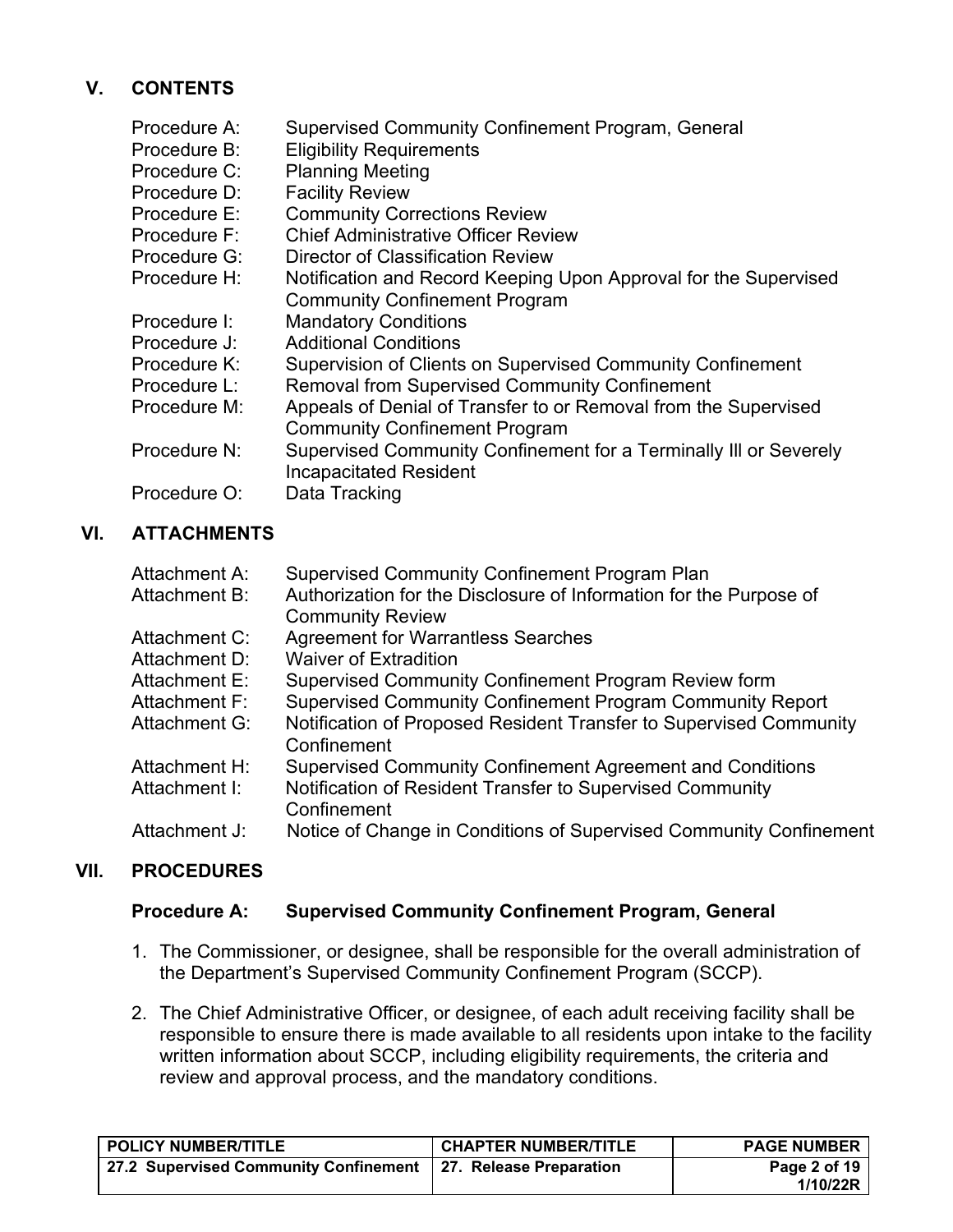- 3. It shall be the responsibility of each adult facility resident and their case manager to work collaboratively on an individualized case plan to include programs and services throughout the time of imprisonment toward the goal of transferring the resident to supervised community confinement when eligible.
- 4. The Regional Correctional Administrator, or designee, of each adult community corrections region shall be responsible for the day-to-day management of SCCP and probation officers shall be responsible for the supervision of clients while on supervised community confinement.
- 5. All decisions relating to whether an eligible resident is recommended for approval or is approved for transfer to SCCP shall have as the primary determining factor the likelihood that the resident will successfully complete the program if transferred, considering, but not limited to, the following criteria:
	- a. the fulfillment of:
		- 1. expectations as to conduct;
		- 2. expectations as to work, education, and rehabilitation programs assigned in the resident's individualized case plan;
		- 3. other rehabilitative efforts, including the resident's demonstration of positive change; and
		- 4. other accomplishments (e.g., volunteering, mentoring other residents, etc.);
	- b. arrangements for suitable housing in the community, taking into consideration the proximity of housing to any victim, including a victim's housing, place of employment, or educational institution being attended, if applicable; and
	- c. the existence of support systems and resources in the community.
- 6. An eligible resident shall not be denied approval for SCCP solely because of the type of crime they committed or solely because of objections received from the community. However, the circumstances of the crime or objections from the community may be the basis of modifications to the resident's SCCP Plan or of additional conditions in order to enhance the likelihood of their successfully completing the program if transferred.
- 7. Supervised community confinement allows eligible adult facility residents to be transferred to suitable housing in the community for reentry purposes. Suitable housing in the community may consist of:
	- a. a home;
	- b. a full-time treatment facility, such as a residential substance use disorder treatment facility or mental health facility;
	- c. transitional housing that provides support services for targeted groups, e.g., veterans, domestic violence victims, persons with mental illness, persons with substance use disorder problems, etc.;
	- d. temporary housing associated with education or vocational training or employment;

| <b>POLICY NUMBER/TITLE</b>                                    | <b>CHAPTER NUMBER/TITLE</b> | <b>PAGE NUMBER</b>       |
|---------------------------------------------------------------|-----------------------------|--------------------------|
| 27.2 Supervised Community Confinement 27. Release Preparation |                             | Page 3 of 19<br>1/10/22R |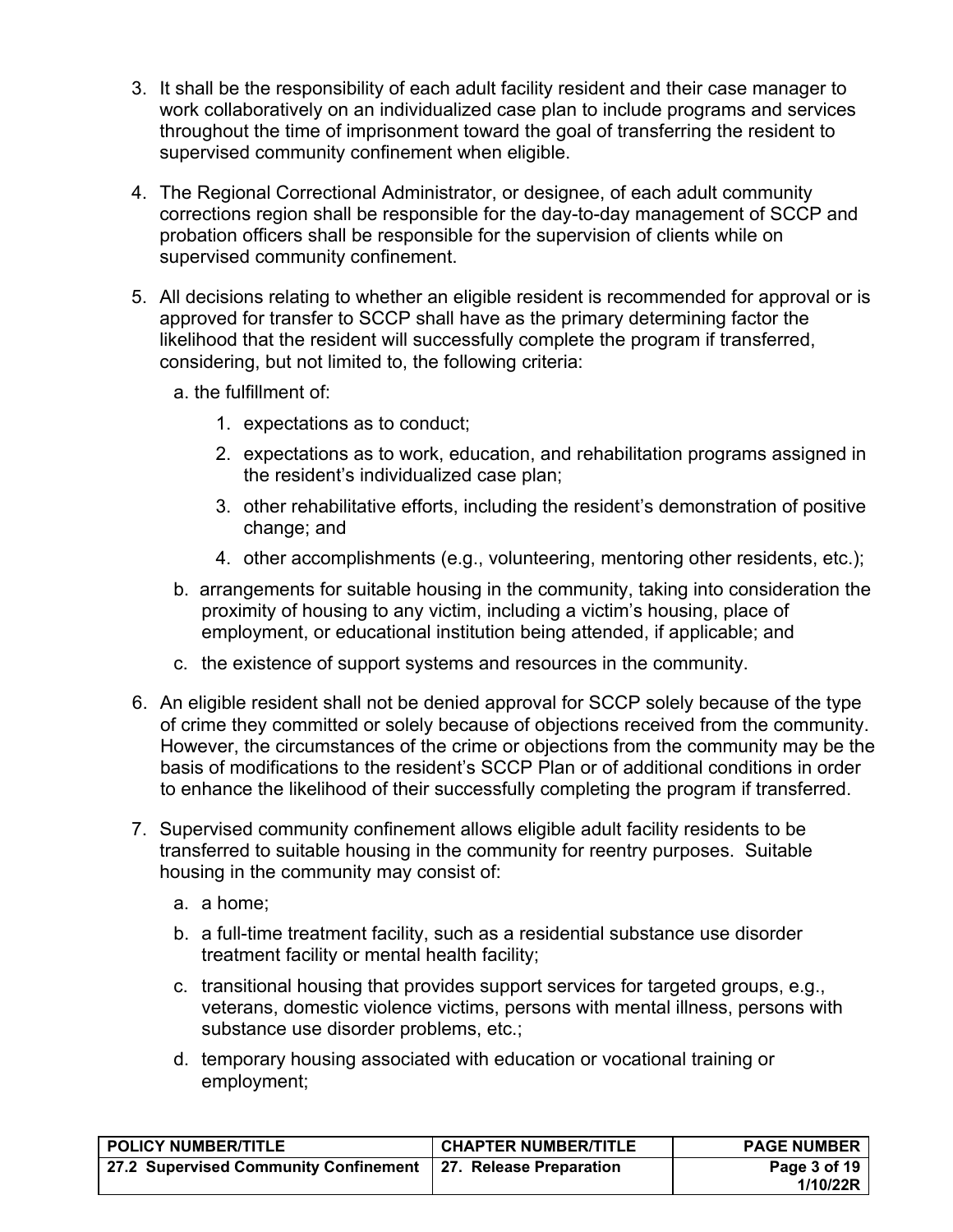- e. a hospital or other appropriate care facility, such as a nursing facility, residential care facility or a facility that is a licensed hospice program pursuant to Title 22, Section 8622; or
- f. any other approved housing in the community.

## **Procedure B: Eligibility Requirements**

- 1. If the term of imprisonment or, in the case of a split sentence, the unsuspended portion is more than 5 years, a resident may be transferred to supervised community confinement if the resident has served at least 2/3 of the term of imprisonment imposed or, in the case of a split sentence, at least 2/3 of the unsuspended portion, after consideration of any deductions that the resident has received and retained under Title 17-A, Sections 2302(1), 2305, and 2307-2311.
- 2. If the term of imprisonment or, in the case of a split sentence, the unsuspended portion is 5 years or less, a resident may be transferred to supervised community confinement if the resident has served at least 1/2 of the term of imprisonment imposed or, in the case of a split sentence, at least 1/2 of the unsuspended portion, after consideration of any deductions that the resident has received and retained under Title 17-A, Sections 2302(1), 2305, and 2307-2311.
- 3. A resident who is serving concurrent sentences is eligible if the resident has served 2/3 or 1/2, as applicable, of the term of imprisonment imposed or, in the case of a split sentence, of the unsuspended portion, on the controlling sentence, after consideration of any deductions that the resident has received and retained under Title 17-A, Sections 2302(1), 2305, and 2307-2311.
- 4. A resident who is serving consecutive sentences is eligible if the resident has served 2/3 or 1/2, as applicable, of the imprisonment time to be served on the combined sentences, after consideration of any deductions that the resident has received and retained under Title 17-A, Sections 2302(1), 2305, and 2307-2311. Depending on the length of the sentences and the deductions received and retained, a resident may become eligible for transfer to supervised community confinement during any of the sentences.
- 5. Additionally to be eligible for transfer to supervised community confinement:
	- a. the resident must have no more than two (2) years remaining on the term of imprisonment or, in the case of a split sentence, on the unsuspended portion, after consideration of any deductions that the resident has received and retained under Title 17-A, Sections 2302(1), 2305, and 2307-2311 (i.e., the transfer must be no more than two (2) years prior to the resident's current release date); or
	- b. if the Commissioner, or designee, determines that the average statewide case load is no more than ninety (90) adult community corrections clients to one probation officer, then a resident may be transferred to supervised community confinement if that resident has no more than thirty (30) months remaining on the term of imprisonment or, in the case of a split sentence, on the unsuspended portion, after consideration of any deductions that the resident has received and retained under Title 17-A, Sections 2302(1), 2305, and 2307-2311 (i.e., the

| <b>POLICY NUMBER/TITLE</b>                                      | <b>CHAPTER NUMBER/TITLE</b> | <b>PAGE NUMBER</b> |
|-----------------------------------------------------------------|-----------------------------|--------------------|
| 27.2 Supervised Community Confinement   27. Release Preparation |                             | Page 4 of 19       |
|                                                                 |                             | 1/10/22R           |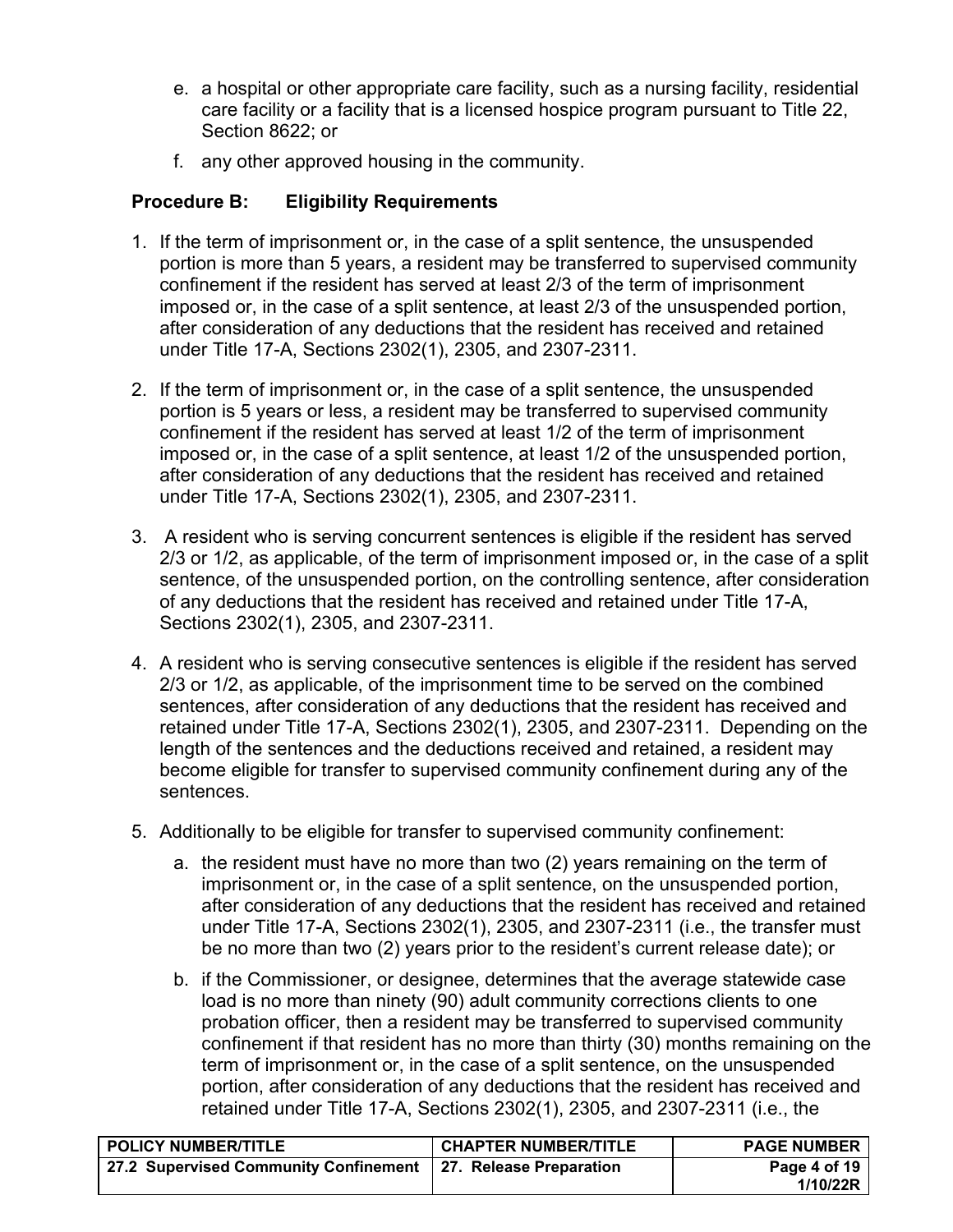transfer must be no more than thirty (30) months prior to the resident's current release date).

- 6. In addition to the above, the resident:
	- a. must be classified minimum or community custody;
	- b. must have no detainers, warrants, or other pending holds preventing participation in a community program as set out in Department Policy (AF) 23.1, Classification System; and
	- c. must have completed assigned core programs and be currently case plan compliant.
- 7. Finally, the resident must not have been found guilty of a Class A or B disciplinary violation within ninety (90) days of submitting the plan to be transferred to supervised community confinement or anytime thereafter prior to the scheduled transfer and must not have a Class A or B disciplinary report pending at the time of submitting the plan or scheduled transfer, unless an exception has been made by the Commissioner, or designee.
- 8. On a quarterly basis, the Director of Adult Community Corrections shall review the number of adult community corrections clients on the case loads of probation officers in order to determine the average statewide case load and shall notify the Regional Correctional Administrators and the Department's Director of Classification, or their designees, whether it is no more than ninety (90) clients to one probation officer. The Department's Director of Classification, or designee, shall then notify the Chief Administrative Officers, or their designees, and the Central Office Manager of Evidence Based Practices (for the adult facilities) and the Central Office Manager of Evidence Based Practices (for adult community corrections). The Central Office Managers of Evidence Based Practices shall notify the facility Community Programs Coordinators, or other designated staff, and facility case managers.

### **Procedure C: Planning Meeting**

- 1. Each adult facility Community Programs Coordinator, or other designated staff, shall on a monthly basis identify all residents who will become eligible for the Supervised Community Confinement Program (SCCP) within the next ninety (90) days and inform the appropriate case managers.
- 2. For each identified resident, their case manager shall coordinate a supervised community confinement planning meeting with the Institutional Probation Officer (IPO) and the resident.
- 3. At the meeting, the case manager and the IPO shall discuss with the resident the criteria and review and approval process, the mandatory conditions, and the possibility of additional conditions. They shall also discuss the resident's obligation to inform other persons who might be living with them while they are on supervised community confinement of the obligations that those other persons will have to fulfill.

| <b>POLICY NUMBER/TITLE</b>                                    | <b>CHAPTER NUMBER/TITLE</b> | <b>PAGE NUMBER</b>       |
|---------------------------------------------------------------|-----------------------------|--------------------------|
| 27.2 Supervised Community Confinement 27. Release Preparation |                             | Page 5 of 19<br>1/10/22R |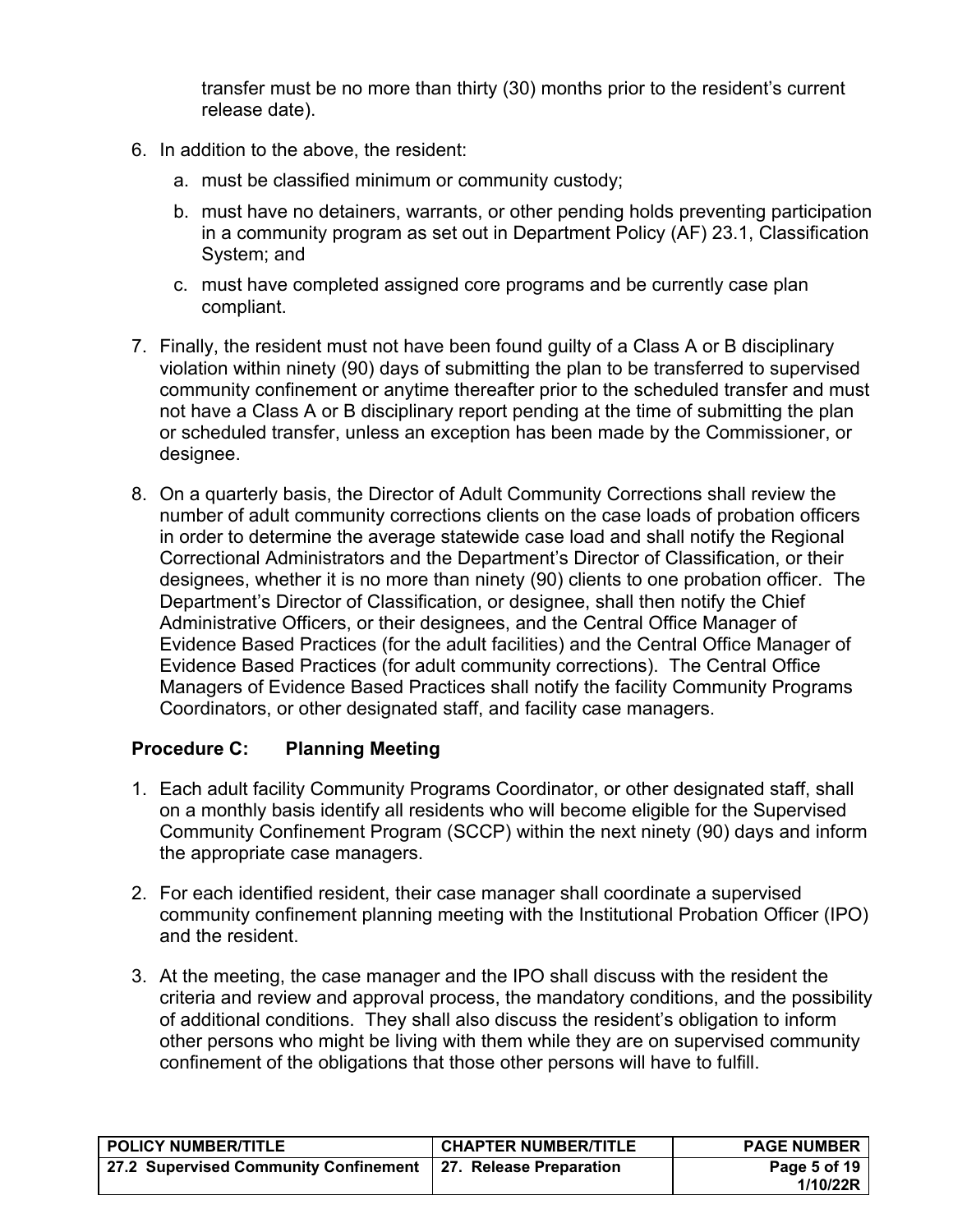- 4. As soon as practicable after the meeting, the case manager shall forward the following SCCP packet to the resident's Unit Team for review:
	- a. Supervised Community Confinement Program Plan (SCCP Plan) (Attachment A);
	- b. Authorization for the Disclosure of Information for the Purpose of Community Review (Attachment B);
	- c. Agreement for Warrantless Searches, if applicable (Attachment C); and
	- d. Waiver of Extradition (Attachment D).
- 5. A resident may decline to have an SCCP packet submitted after the planning meeting.
- 6. The resident's case manager shall continue to meet with the resident, as necessary, to assist with any modifications to the SCCP Plan that the resident chooses to submit later in the review process.
- 7. A resident may withdraw an already submitted SCCP Plan at any time.

## **Procedure D: Facility Review**

- 1. If the resident remains eligible for transfer, the Unit Team shall review the packet and any other relevant information at its next scheduled meeting. As part of its review, the Unit Team may suggest modifications to the Supervised Community Confinement Program Plan (SCCP Plan), suggest programs or services that the resident should participate in or complete prior to proceeding with the SCCP Plan, and/or make recommendations for additional conditions in order to enhance the resident's likelihood of successfully completing the program if transferred.
- 2. The Unit Team shall document its review in CORIS, including any suggestions or recommendations and the reasons for those suggestions or recommendations, shall provide the resident with an explanation in writing for any suggested modifications to the SCCP Plan and any suggestions as to programs or services that the resident should participate in or complete prior to proceeding with the plan, and shall provide a copy of the explanation to the Community Programs Coordinator, or other designated staff, as well as the resident's case manager.
- 3. If there are no suggestions for modifications to the SCCP Plan and no suggestions as to programs or services, the packet with the plan as originally forwarded to the Unit Team shall be further forwarded as set out below.
- 4. If there are suggestions as to programs or services, the resident may choose to withdraw the SCCP Plan and resubmit it after participating in or completing the programs or services as suggested or may choose to have the packet further forwarded as set out below.
- 5. If there are suggestions for modifications to the SCCP Plan, and the plan is resubmitted to the Unit Team with modifications, it shall be further reviewed by the Team, after which the packet with the modified plan shall be forwarded as set out below.

| <b>POLICY NUMBER/TITLE</b>                                    | <b>CHAPTER NUMBER/TITLE</b> | <b>PAGE NUMBER</b>       |
|---------------------------------------------------------------|-----------------------------|--------------------------|
| 27.2 Supervised Community Confinement 27. Release Preparation |                             | Page 6 of 19<br>1/10/22R |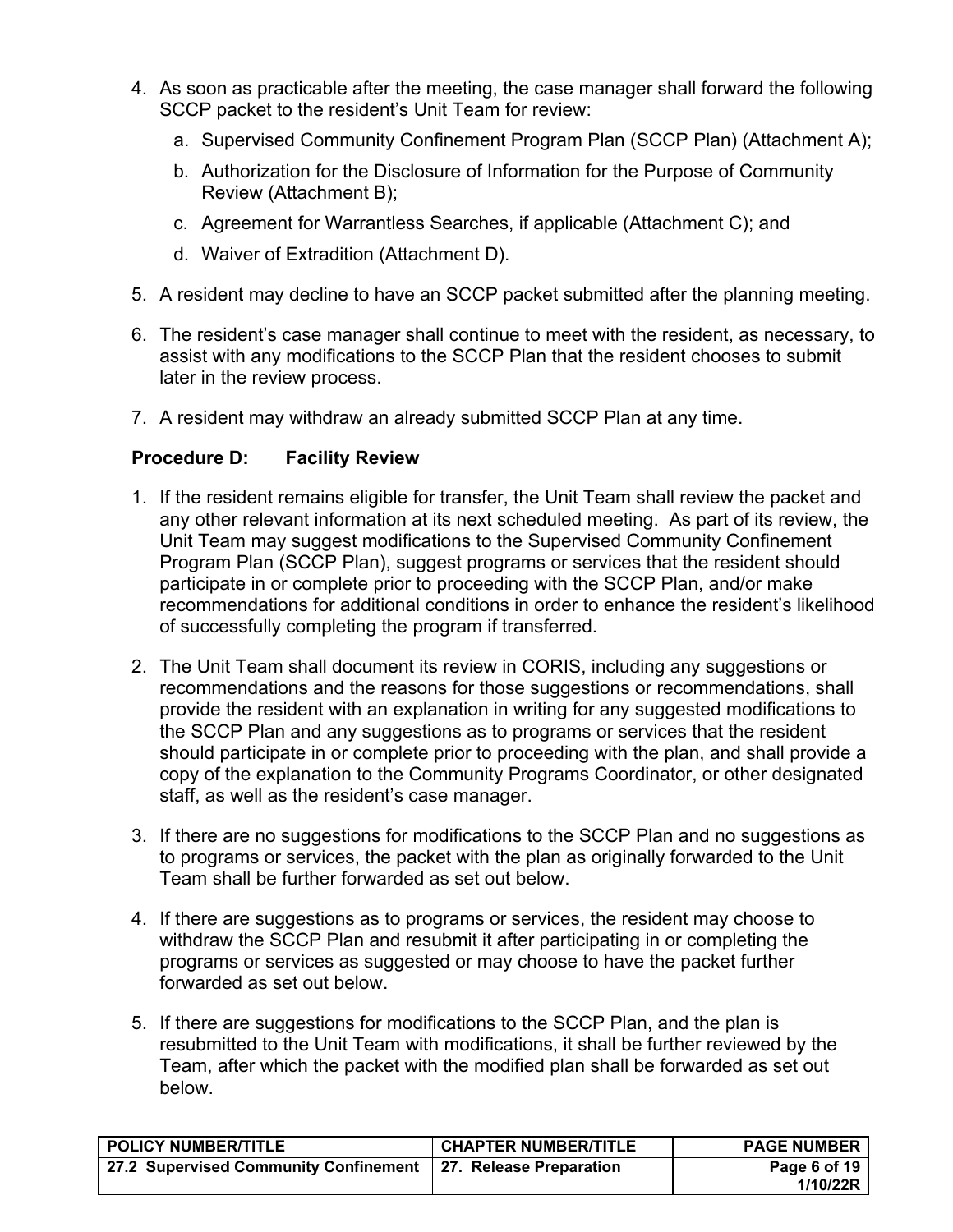- 6. If there are suggestions for modifications to the SCCP Plan, and the plan is not resubmitted to the Unit Team within fifteen (15) days, the packet with the plan as originally forwarded to the Team shall be further forwarded as set out below.
- 7. Once the packet is ready to be forwarded, the Unit Team shall forward the packet, along with the written explanation sent to the resident, if applicable, to the facility Chief Administrative Officer, or designee.
- 8. If the resident remains eligible for transfer, the Chief Administrative Officer, or designee, shall review all of the forwarded documents and any other relevant information and make a recommendation as to whether the resident should be approved for transfer to SCCP based upon the primary factor and criteria set out in Procedure A.
- 9. If the resident is recommended for transfer to SCCP, the Chief Administrative Officer, or designee, shall document the recommendation in CORIS, including any additional conditions recommended, and the reasons for the recommendations and ensure the Unit Team forwards the SCCP packet and other documents as set out below.
- 10. If the resident is not recommended for transfer to SCCP, the Chief Administrative Officer, or designee, shall document the recommendation and the reasons for the recommendation in CORIS, shall provide an explanation to the resident in writing, to include any suggested modifications to the SCCP Plan and any suggestions as to programs or services that the resident should participate in or complete prior to resubmitting the plan, and shall provide a copy of the explanation to the Unit Team, the Community Programs Coordinator, or other designated staff, as well as the resident's case manager.
- 11. If there are suggestions as to programs or services, the resident may choose to withdraw the SCCP Plan and resubmit it after they have participated in or completed the programs or services as suggested or may choose to have the packet further forwarded as set out below.
- 12. If there are suggestions for modifications to the SCCP Plan, and the plan is resubmitted to the Unit Team with modifications, it shall be further reviewed by the Team and the Chief Administrative Officer, or designee, and a further recommendation shall be made by the Chief Administrative Officer, or designee, after which the packet with the modified plan shall be forwarded as set out below.
- 13. If there are suggestions for modifications to the SCCP Plan, and the plan is not resubmitted within fifteen (15) days, the packet with the plan as originally forwarded to the Chief Administrative Officer, or designee, and other documents shall be further forwarded as set out below.
- 14. Once the Facility Review is completed, the Unit Team shall:
	- a. forward the following to the appropriate Regional Correctional Administrator, or designee:
		- 1. SCCP packet;
		- 2. Supervised Community Confinement Program Review form (SCCP Review form) (Attachment E); and
		- 3. Written explanation sent to the resident, if applicable; and

| <b>POLICY NUMBER/TITLE</b>                                    | <b>CHAPTER NUMBER/TITLE</b> | <b>PAGE NUMBER</b>       |
|---------------------------------------------------------------|-----------------------------|--------------------------|
| 27.2 Supervised Community Confinement 27. Release Preparation |                             | Page 7 of 19<br>1/10/22R |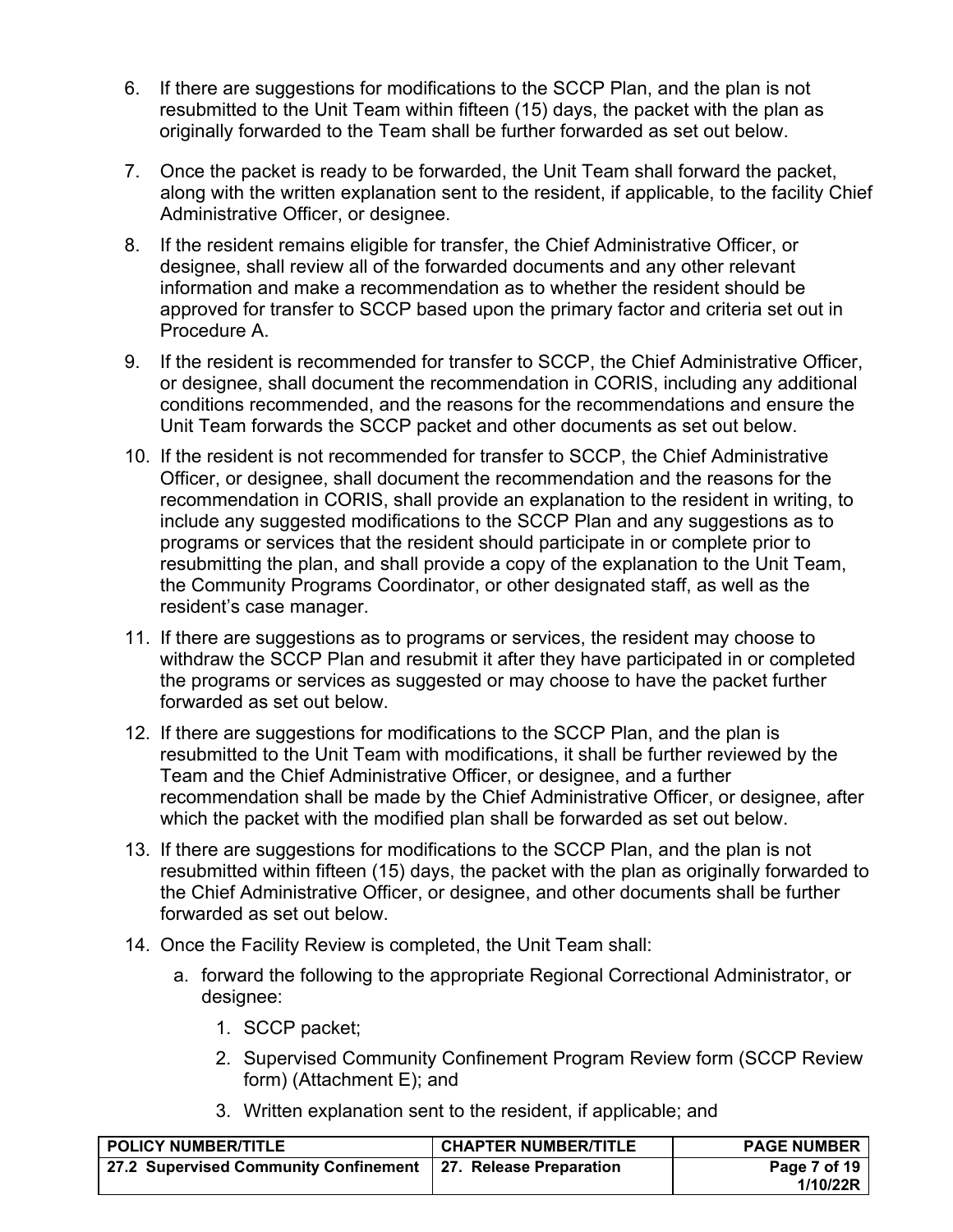b. notify the Community Programs Coordinator, or other designated staff, that the Facility Review is complete. The Community Programs Coordinator, or other designated staff, shall then notify the Department's Director of Classification and Director of Victim Services, or their designees.

## **Procedure E: Community Corrections Review**

- 1. If the resident remains eligible for transfer, upon receipt of the SCCP packet and the SCCP Review form, the Regional Correctional Administrator, or designee, shall ensure a probation officer completes within thirty (30) days the Supervised Community Confinement Program Community Report (SCCP Community Report) (Attachment F), including a determination of whether the resident has made arrangements for suitable housing in the community, taking into consideration the proximity of this housing to the victim, and the victim's place of employment, or educational institution being attended, if applicable.
- 2. The Department's Director of Victim Services, or designee, shall ensure that the victim, if any, of the crime(s) for which the resident was, is, or will be serving a sentence during the current time in custody is notified of the proposal that the resident be transferred to SCCP. The victim shall be given the opportunity to submit a victim impact statement, including any objections to the resident being placed on supervised community confinement. Information received from the victim shall be forwarded to the Regional Correctional Administrator, or designee, who shall forward it to the probation officer for inclusion in the SCCP Community Report.
- 3. The facility Community Programs Coordinator, or other designated staff, shall ensure that the Notification of Proposed Resident Transfer to Supervised Community Confinement (Attachment G) is provided to the following criminal justice agencies: the prosecuting attorney; the district attorney for the district of the proposed housing; the sheriff for the county of the proposed housing; the police chief of the municipality, if any, of the proposed housing; and the Department of Public Safety. The written notification shall request that any feedback, including any objections to the resident being placed on supervised community confinement, be made to the appropriate Regional Correctional Administrator, or designee, who shall forward it to the probation officer for inclusion in the SCCP Community Report.
- 4. The probation officer may include in the report suggested modifications to the SCCP Plan and/or recommendations for additional conditions in order to enhance the resident's likelihood of successfully completing the program if transferred.
- 5. Once the SCCP Community Report is completed, the probation officer shall ensure the information is entered into CORIS.
- 6. The Regional Correctional Administrator, or designee, shall review the SCCP packet, the report, and any other relevant information and make a recommendation as to whether the resident should be approved for transfer to SCCP based upon the primary factor and criteria set out in Procedure A.
- 7. If the resident is recommended for transfer to SCCP, the Regional Correctional Administrator, or designee, shall document the recommendation in CORIS, including

| <b>POLICY NUMBER/TITLE</b>                                    | <b>CHAPTER NUMBER/TITLE</b> | <b>PAGE NUMBER</b> |
|---------------------------------------------------------------|-----------------------------|--------------------|
| 27.2 Supervised Community Confinement 27. Release Preparation |                             | Page 8 of 19       |
|                                                               |                             | 1/10/22R           |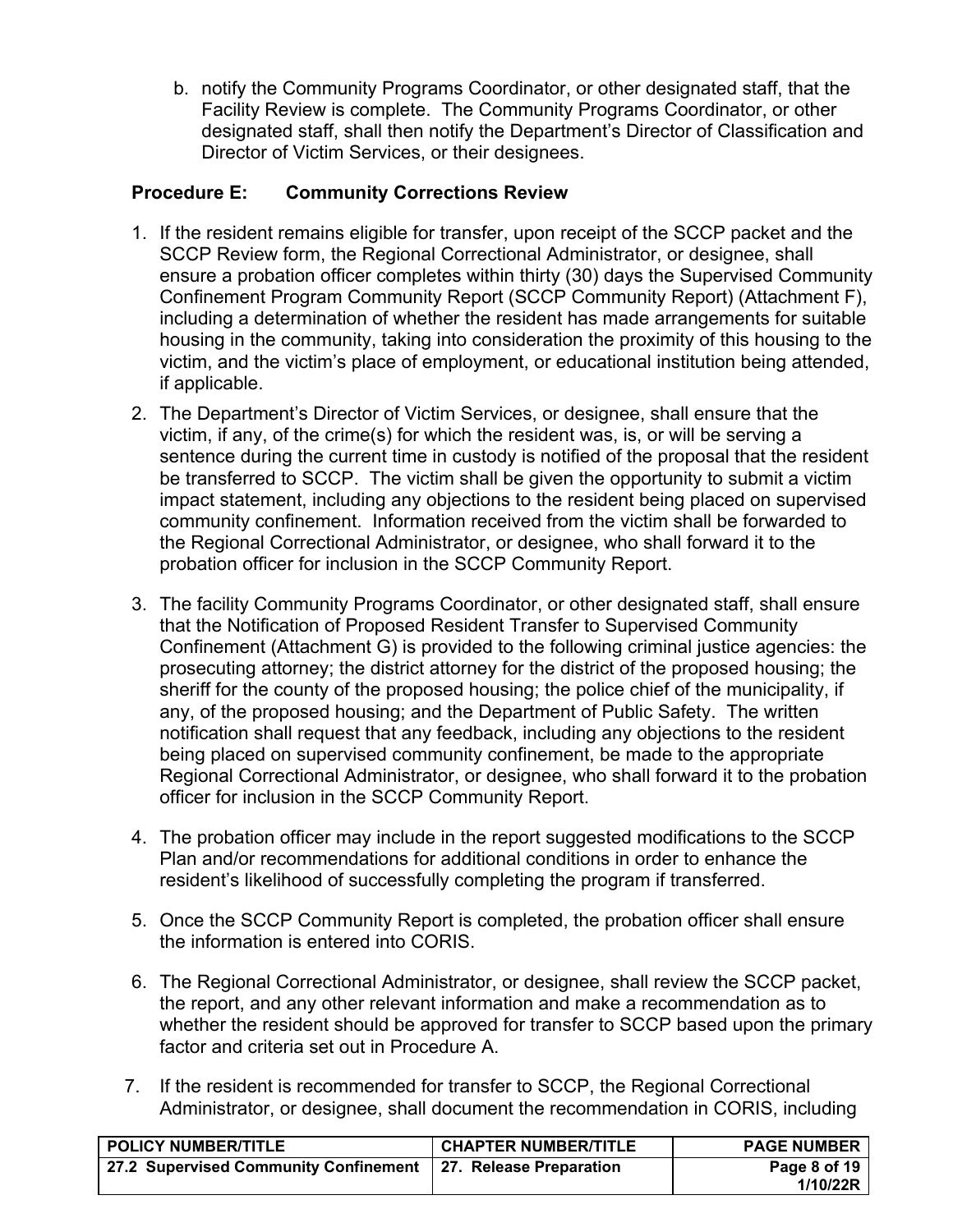any additional conditions recommended, and the reasons for the recommendations and forward the SCCP packet and other documents as set out below.

- 8. If the resident is not recommended for transfer to SCCP, the Regional Correctional Administrator, or designee, shall document the recommendation and the reasons for the recommendation in CORIS, shall provide an explanation to the resident in writing, to include any suggested modifications to the SCCP Plan, and shall provide a copy of the explanation to the probation officer, the Community Programs Coordinator, or other designated staff, as well as the resident's case manager.
- 9. If the SCCP Plan is resubmitted to the Regional Correctional Administrator, or designee, with modifications, it shall, if necessary, be forwarded to the probation officer for the completion of a new SCCP Community Report. The plan, and any new report, shall be further reviewed by the Regional Correctional Administrator, or designee, and a further recommendation shall be made by the Regional Correctional Administrator, or designee, after which the packet with the modified plan and other documents shall be forwarded as set out below.
- 10. If the plan is not resubmitted within fifteen (15) days, the packet with the plan as originally forwarded to the Regional Correctional Administrator, or designee, and other documents shall be further forwarded as set out below.
- 11. Once the Community Corrections Review is completed, the Regional Correctional Administrator, or designee, shall:
	- a. forward the following to the appropriate Chief Administrative Officer, or designee:
		- 1. SCCP packet;
		- 2. SCCP Community Report;
		- 3. SCCP Review form; and
		- 4. Written explanation sent to the resident, if applicable; and
	- b. notify the Community Programs Coordinator, or other designated staff, that the Community Corrections Review is complete. The Community Programs Coordinator, or other designated staff, shall then notify the Department's Director of Classification and Director of Victim Services, or their designees.

### **Procedure F: Chief Administrative Officer Review**

- 1. If the resident remains eligible for transfer, the Chief Administrative Officer, or designee, shall review all of the forwarded documents and any other relevant information and make a recommendation as to whether the resident should be approved for transfer to SCCP based upon the primary factor and criteria set out in Procedure A.
- 2. If the resident is recommended for transfer to SCCP, the Chief Administrative Officer, or designee, shall document the recommendation in CORIS, including any additional conditions recommended, and the reasons for the recommendations and forward the SCCP packet and other documents as set out below.

| <b>POLICY NUMBER/TITLE</b>                                    | <b>CHAPTER NUMBER/TITLE</b> | <b>PAGE NUMBER</b> |
|---------------------------------------------------------------|-----------------------------|--------------------|
| 27.2 Supervised Community Confinement 27. Release Preparation |                             | Page 9 of 19       |
|                                                               |                             | 1/10/22R           |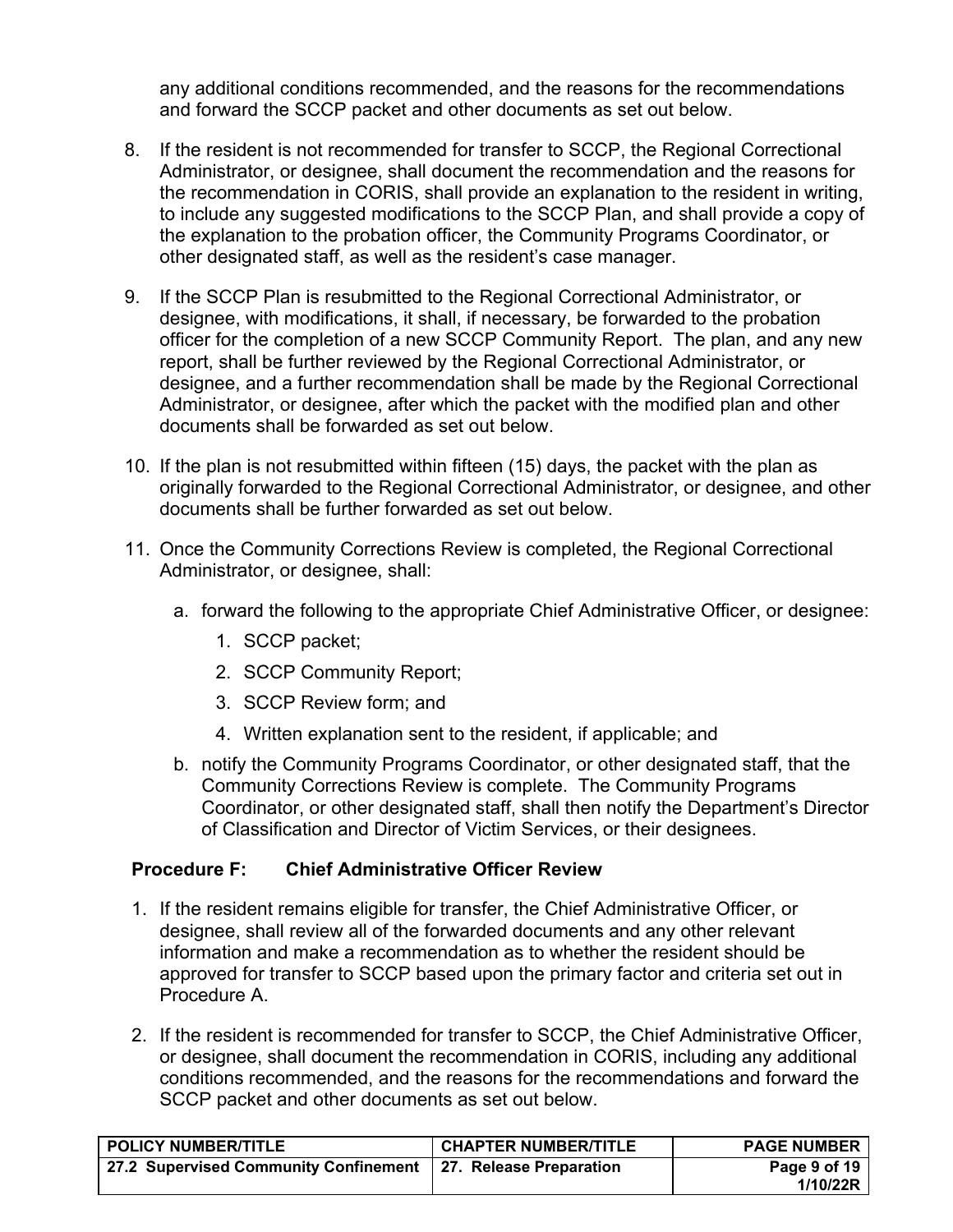- 3. If the resident is not recommended for transfer to SCCP, the Chief Administrative Officer, or designee, shall document the recommendation and the reasons for the recommendation in CORIS, shall provide an explanation to the resident in writing, to include any suggested modifications to the SCCP Plan and any suggestions as to programs or services that the resident should participate in or complete prior to resubmitting the plan, and shall provide a copy of the explanation to the Community Programs Coordinator, or other designated staff, as well as the resident's case manager.
- 4. If there are suggestions as to programs or services, the resident may choose to withdraw the SCCP Plan and resubmit it after they have participated in or completed the program or service as suggested or may choose to have the packet further forwarded as set out below.
- 5. If there are suggestions for modifications to the SCCP Plan, and the plan is resubmitted to the Unit Team with modifications, it shall be further reviewed by the Team and the Chief Administrative Officer, or designee, and a further recommendation shall be made by the Chief Administrative Officer, or designee, after which the packet with the modified plan and other documents shall be forwarded as set out below.
- 6. If there are suggestions for modifications to the SCCP Plan, and the plan is not resubmitted within fifteen (15) days, the packet with the plan as originally forwarded to the Chief Administrative Officer, or designee, and other documents shall be further forwarded as set out below.
- 7. Once the Chief Administrative Officer Review is completed, the Chief Administrative Officer, or designee, shall:
	- a. forward the following to the Department's Director of Classification, or designee:
		- 1. SCCP packet;
		- 2. SCCP Community Report;
		- 3. SCCP Review form; and
		- 4. Written explanation sent to the resident, if applicable; and
	- b. notify the Community Programs Coordinator, or other designated staff, that the Chief Administrative Officer Review is complete. The Community Programs Coordinator, or other designated staff, shall then notify the Department's Director of Victim Services, or their designees.

## **Procedure G: Director of Classification Review**

1. If the resident remains eligible for transfer, the Department's Director of Classification, or designee, after consultation with the Department's Director of Adult Community Corrections and Director of Victim Services, or their designees, shall review all of the forwarded documents and make the decision as to whether the resident is approved for transfer to the Supervised Community Confinement Program (SCCP) based upon the primary factor and criteria set out in Procedure A and what, if any, modifications to

| <b>POLICY NUMBER/TITLE</b>            | <b>CHAPTER NUMBER/TITLE</b> | <b>PAGE NUMBER</b>        |
|---------------------------------------|-----------------------------|---------------------------|
| 27.2 Supervised Community Confinement | 27. Release Preparation     | Page 10 of 19<br>1/10/22R |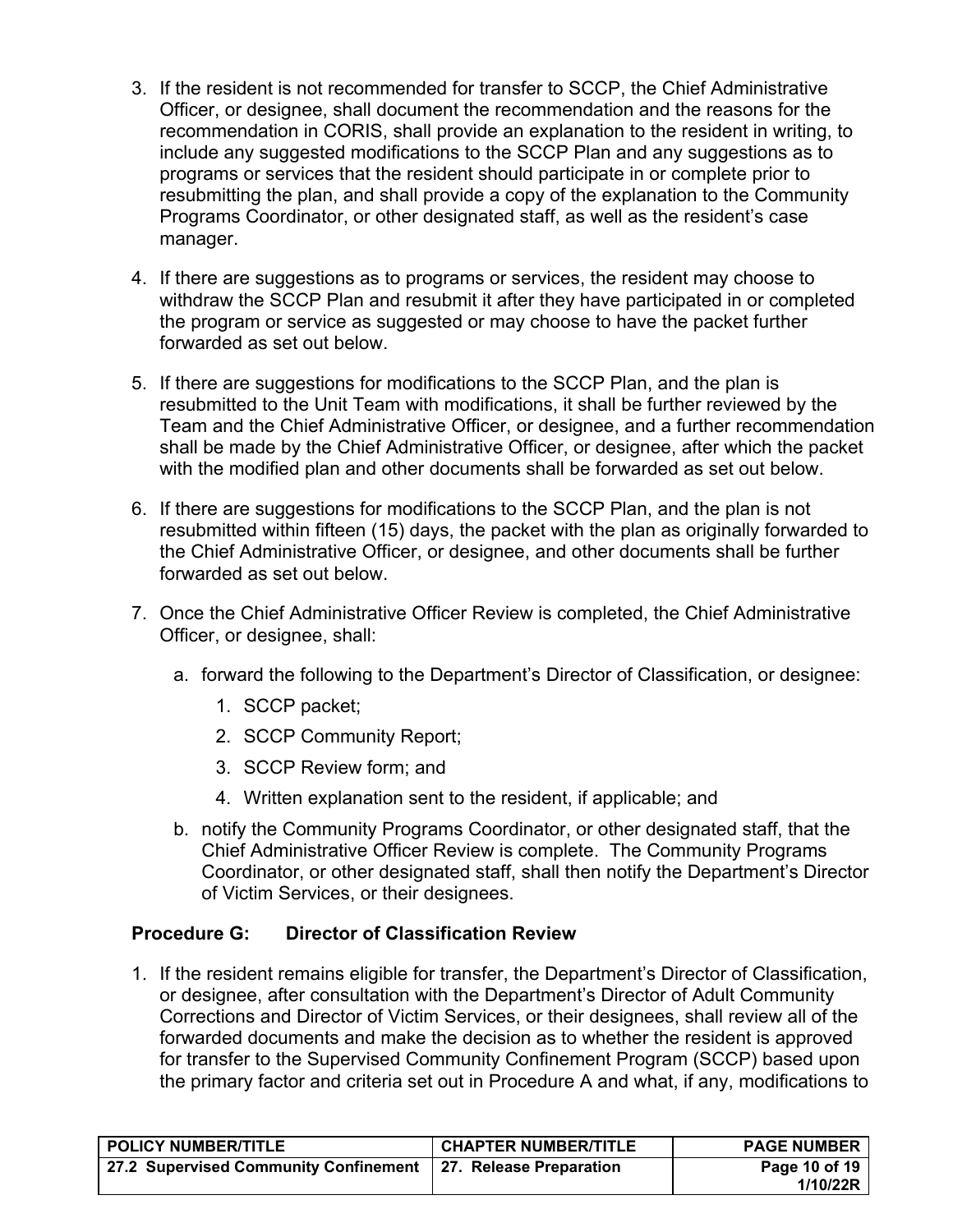the SCCP Plan and/or additional conditions are required. The Department's Director of Classification, or designee, shall document the decision in CORIS.

- 2. If approval is granted, the Department's Director of Classification, or designee, shall notify the Regional Correctional Administrator, or designee, the Chief Administrative Officer, or designee, and the Community Programs Coordinator, or other designated staff, as well as the resident's case manager of that decision.
- 3. If the resident remains eligible for transfer, the Community Programs Coordinator, or other designated staff, shall meet with the resident to review the Supervised Community Confinement Agreement and Conditions (Attachment H), including any additional conditions, obtain the resident's signature, and provide to the resident a copy of the signed Supervised Community Confinement Agreement and Conditions The resident shall attest to the receipt of the copy of the agreement and conditions by acknowledging the receipt in writing.
- 4. Approval for transfer to supervised community confinement may be withdrawn at any time for any reason at the complete discretion of the Commissioner, or designee.
- 5. If approval is denied, the Director of Classification, or designee, shall provide an explanation to the resident in writing. The explanation shall be marked as "legal mail" and processed as such at the facility where the resident is housed.
- 6. The Director of Classification, or designee, shall also provide a copy of the explanation to the Regional Correctional Administrator, or designee, the Chief Administrative Officer, or designee, the Community Programs Coordinator, or other designated staff, as well as the resident's case manager.
- 7. The resident may choose to appeal a denial as provided below or may resubmit a plan with material modifications or after participating in or completing suggested programs or services.

### **Procedure H: Notification and Record Keeping Upon Approval for the Supervised Community Confinement Program**

- 1. As soon as a resident is approved for transfer to the Supervised Community Confinement Program (SCCP), the Community Programs Coordinator, or other designated staff, shall set the date for transfer and complete the Notification of Resident Transfer to Supervised Community Confinement (Attachment I) and forward a copy of the notification to the resident's Unit Manager, Central Control, facility classification staff, facility health care staff, the Department's Director of Classification, or designee, the Department's Director of Victim Services, or designee, the Regional Correctional Administrator, or designee, and the same criminal justice agencies that were notified of the proposed transfer pursuant to Procedure E.
- 2. The date for transfer to supervised community confinement shall be set for as early a date as practicable, provided the resident remains eligible for transfer, and considering the time needed by facility staff to complete the necessary paperwork, to arrange for the provision of medication upon transfer, etc. If applicable, the transfer date shall be set so that if there is a victim of the crime(s) for which the resident was, is, or will be

| <b>POLICY NUMBER/TITLE</b>                                      | <b>CHAPTER NUMBER/TITLE</b> | <b>PAGE NUMBER</b> |
|-----------------------------------------------------------------|-----------------------------|--------------------|
| 27.2 Supervised Community Confinement   27. Release Preparation |                             | Page 11 of 19      |
|                                                                 |                             | 1/10/22R           |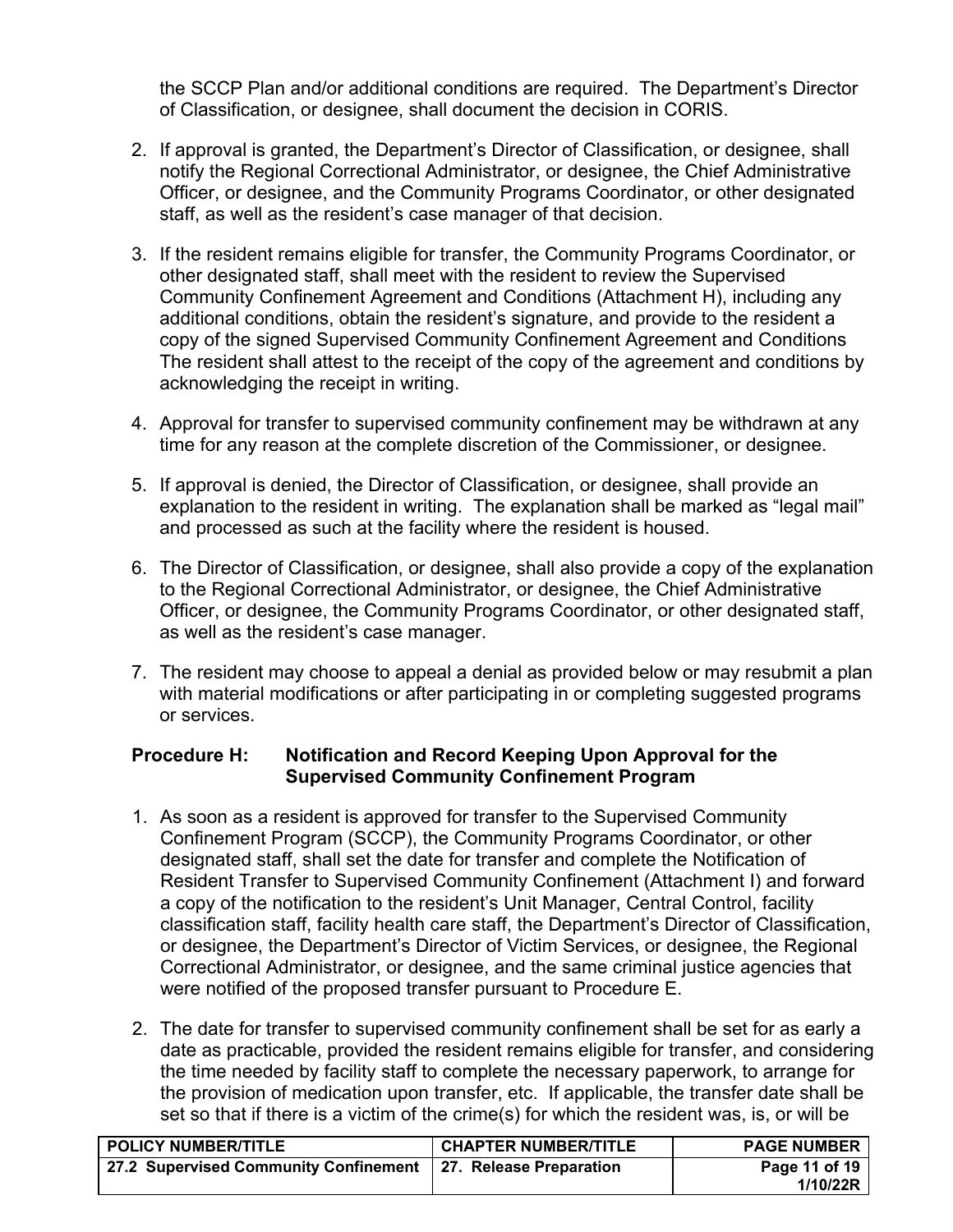serving a sentence during the current time in custody, there are at least fourteen (14) days allowed for possible victim notification, except as set out below.

- 3. If a resident is being transferred to a full-time treatment facility or transitional housing and the transfer must occur sooner to prevent the bed space from being lost, the Community Programs Coordinator, or designee, may, if necessary, request a waiver of the fourteen (14) day requirement from the Department's Director of Classification, or designee. If the Director of Classification, or designee, after consultation with the Department's Director of Victim Services, or designee, and the Regional Correctional Administrator, or designee, approves a waiver, the Community Programs Coordinator, or other designated staff, shall complete and forward the Notification of Resident Transfer to Supervised Community Confinement as soon as possible.
- 4. This notification shall include, but not be limited to, the name of the resident, the address of the housing in the community, and any SCCP conditions additional to the mandatory conditions.
- 5. Prior to the resident's transfer to SCCP, the Community Programs Coordinator, or other designated staff, shall issue to the resident an official Supervised Community Confinement Identification card, which the resident shall sign. A copy of the signed card shall be maintained in the resident's case management record and a copy shall also be forwarded to the Regional Correctional Administrator, or designee.
- 6. If approval for the transfer to SCCP is withdrawn or the transfer is delayed, the Community Programs Coordinator, or other designated staff, shall notify the staff who received the notification of transfer and the appropriate criminal justice agencies of the withdrawal or delay as soon as possible.
- 7. When the resident departs the facility for transfer to SCCP, designated facility staff shall make an entry in CORIS to include the date and time of the departure.
- 8. Once the resident is transferred to SCCP, appropriate classification staff shall remain responsible for performing sentence calculations pursuant to Department Policy (AF) 11.5, Calculation of Adult Resident Sentences and Release Date as if the resident were still at the facility.
- 9. All recommendations and decisions made with respect to an SCCP Plan, including a decision not to review a plan resubmitted without material modifications after approval for transfer to SCCP has been denied, and all meetings with the resident required under this policy shall be documented in CORIS.
- 10. The SCCP Plan and all other documents related to the plan shall be maintained in the resident's case management record.

## **Procedure I: Mandatory Conditions**

1. Upon transfer to supervised community confinement, the resident becomes a client under supervision in the community but is still considered to be in the legal custody of the Department while in the Supervised Community Confinement Program (SCCP). The following are the conditions of supervised community confinement that are

| <b>POLICY NUMBER/TITLE</b>                                    | <b>CHAPTER NUMBER/TITLE</b> | <b>PAGE NUMBER</b>        |
|---------------------------------------------------------------|-----------------------------|---------------------------|
| 27.2 Supervised Community Confinement 27. Release Preparation |                             | Page 12 of 19<br>1/10/22R |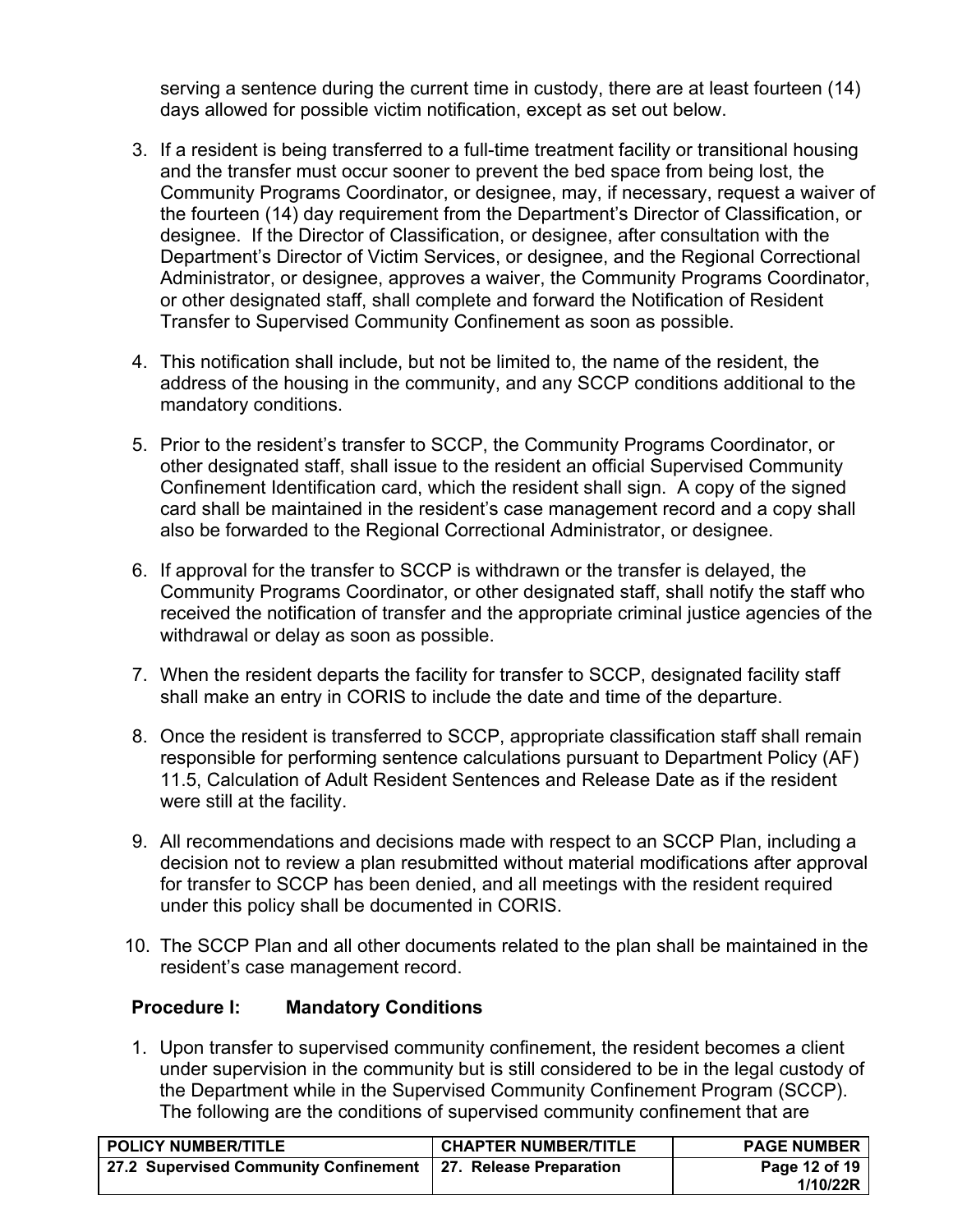mandatory by statute or are mandated because the Commissioner has determined that they are necessary for every client transferred to SCCP in order to enhance the likelihood of their successfully completing the program.

- 2. The client shall report in person to their supervising probation officer within the first twenty-four (24) hours after departure from the facility or as otherwise scheduled, and thereafter as instructed.
- 3. The client shall be:
	- a. employed or involved in an educational or vocational training program that is approved by the probation officer together with any treatment program(s) the probation officer might require; or
	- b. actively involved in seeking employment or enrollment in an educational or vocational training program.

The probation officer may waive the above requirement for a client who is involved in an approved full-time treatment program.

- 4. The client shall live in housing approved by the probation officer and is subject to a curfew set by the probation officer during which time the client must be at the approved housing.
- 5. The client shall be subject to travel or movement restrictions set by the probation officer limiting the client's travel to times and places directly related to approved employment, education, vocational training, treatment, or such other specific purposes as are approved in advance by the probation officer. Specific purposes may include, but are not limited to, activities that are aimed at normalizing the client's ongoing reentry into the community.
- 6. The client shall be subject to searches of their person, housing, vehicles, papers, and effects at any time, without a warrant and without probable cause, for items prohibited by law or by the conditions of supervised community confinement or otherwise subject to seizure, including items constituting or containing evidence of violations of law or conditions, upon the request of the probation officer.
- 7. The probation officer shall prohibit the client from living with anyone who does not consent to a search of the housing to the extent necessary to search the client's person, housing, papers, and effects.
- 8. The client shall not possess or use illegal drugs or other substances that are illegal under federal or state law, shall not possess or use alcohol or marijuana, and shall not misuse any legal substance.
- 9. The client shall submit to urinalysis, breath testing, or other chemical tests without a warrant and without probable cause at the request of the probation officer.
- 10. The client shall not own, possess, or use any firearm or other dangerous weapons.

| <b>POLICY NUMBER/TITLE</b>                                    | <b>CHAPTER NUMBER/TITLE</b> | <b>PAGE NUMBER</b>        |
|---------------------------------------------------------------|-----------------------------|---------------------------|
| 27.2 Supervised Community Confinement 27. Release Preparation |                             | Page 13 of 19<br>1/10/22R |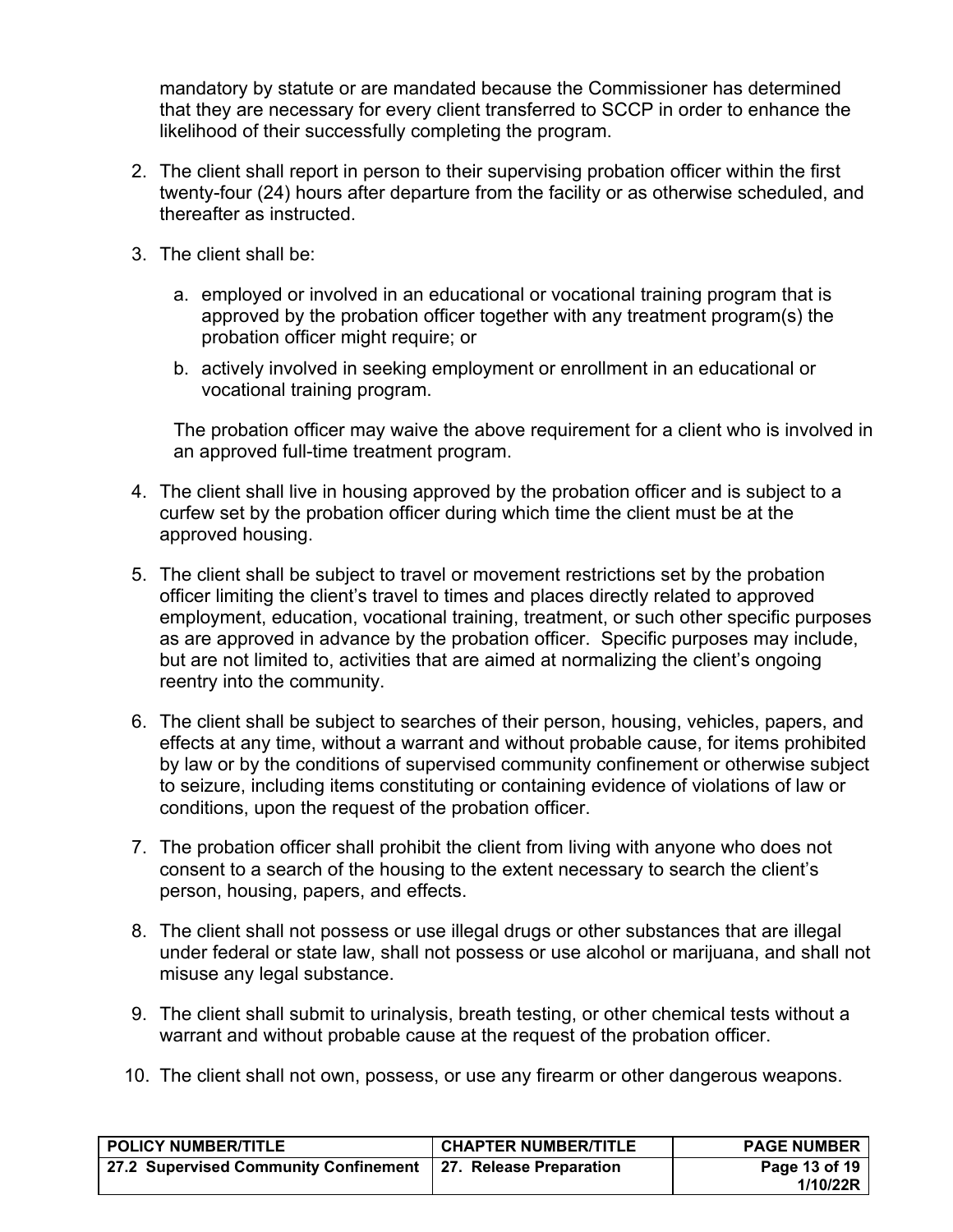- 11. The client shall notify any law enforcement officer, if stopped, of the client's status as an individual on supervised community confinement and notify the probation officer within eight (8) hours of any such contact with any law enforcement officer.
- 12. When required by the Regional Correctional Administrator, or designee, and to the extent the Regional Correctional Administrator, or designee, determines that the client has the financial resources, the client must pay part or all of the costs of the client's participation in SCCP.
- 13. The client shall be responsible for their own personal expenses, including health care costs. The client shall inform the probation officer of any major illness, injury, or medical condition and any changes in prescribed medications while participating in SCCP.
- 14. The client shall sign any forms for the release of information determined to be necessary by the probation officer.
- 15. The client shall not violate any state or federal law or any other law.
- 16. For a client who has been sentenced to a term of probation or a period of supervised release for sex offenders, the client shall comply with all court-ordered conditions of probation or supervised release while participating in SCCP, regardless of whether the term of probation or period of supervised release has commenced.
- 17. If restitution or fines have been ordered by a court, the client shall make payments as ordered by the court or as determined by the probation officer in accordance with Department Policy (ACC) 9.6, Restitution and Fees, whichever is applicable.
- 18. The client shall not have contact with any person they are prohibited from having contact with by a court order.
- 19. The client shall not have contact with any victim who they are prohibited from having contact with pursuant to Department Policy 6.3, Contact with Victims unless the client is eligible for and is granted a waiver for contact under that policy.

### **Procedure J: Additional Conditions**

- 1. Additional conditions of the Supervised Community Confinement Program (SCCP) may be imposed at any time prior to or after the transfer to supervised community confinement, and may include, but are not necessarily limited to, the following:
	- a. any condition that may be imposed as a condition of probation pursuant to Title 17-A, Section 1807;
	- b. any condition that would be appropriate for the individual and the program; and
	- c. a condition that the client shall be subject to searches of electronic devices, such as desktops, laptops, tablets, wearable devices, external storage devices, and cell phones, at any time without a warrant and without probable cause, for items prohibited by law or by the conditions of supervised community confinement or otherwise subject to seizure, including items constituting or containing evidence

| <b>POLICY NUMBER/TITLE</b>                                    | <b>CHAPTER NUMBER/TITLE</b> | <b>PAGE NUMBER</b>        |
|---------------------------------------------------------------|-----------------------------|---------------------------|
| 27.2 Supervised Community Confinement 27. Release Preparation |                             | Page 14 of 19<br>1/10/22R |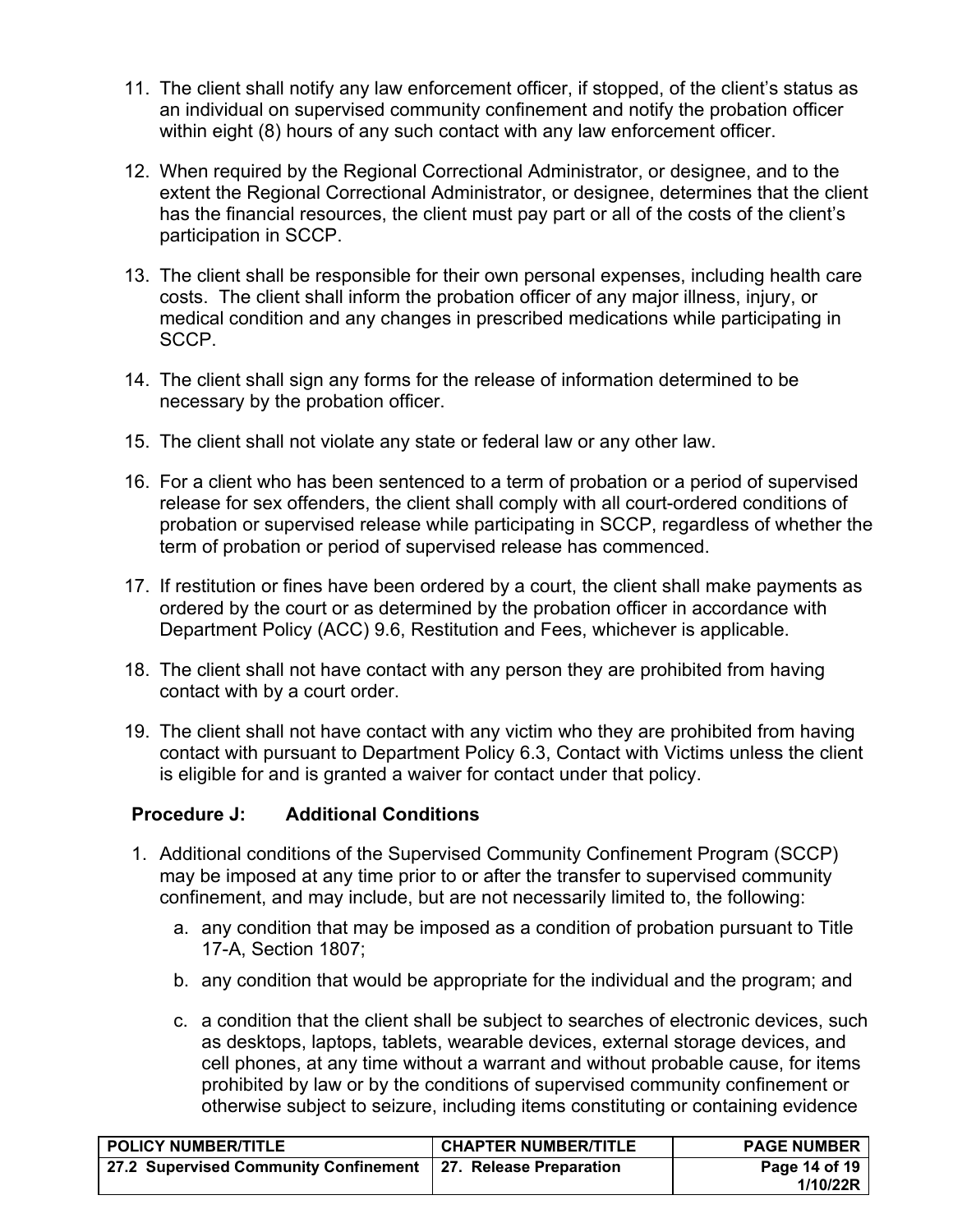of violations of law or conditions, upon the request of the probation officer. The client shall provide the probation officer with all usernames and passwords or passcodes required to access the devices.

The additional conditions imposed may be as stringent or restrictive as, but not more stringent or restrictive than, those that may be constitutionally imposed if the individual were actually housed at a maximum security facility.

- 2. After a client is transferred to SCCP, the probation officer may provide to the client a written request for the addition, modification, or removal of a condition, other than a mandatory condition. If the client agrees to the change, they shall sign the Notice of Change in Conditions of Supervised Community Confinement (Attachment J).
- 3. If the client does not agree with the probation officer's request, the client may submit a written appeal to the Regional Correctional Administrator, or designee, within five (5) business days of being provided with the probation officer's request. If a timely appeal is not submitted or if the Regional Correctional Administrator, or designee, denies an appeal, the change in conditions shall be imposed and the client shall sign the notice.
- 4. The client may provide to the probation officer a written request for the clarification, modification, or removal of a condition, other than a mandatory condition. If the probation officer agrees to the change, the client shall sign the Notice of Change in Conditions of Supervised Community Confinement (Attachment J).
- 5. If the probation officer does not agree with the client's request, the client may submit a written appeal to the Regional Correctional Administrator, or designee, within five (5) business days of being notified of the probation officer's lack of agreement. If a timely appeal is not submitted or if the Regional Correctional Administrator, or designee, denies an appeal, there shall be no change in the conditions.
- 6. If conditions are changed, whether by agreement, in the absence of a timely appeal, or after a decision on an appeal, a signed copy of the Notice of Change in Conditions of Supervised Community Confinement shall be provided to the client and the client shall attest to receipt of the copy by acknowledging the receipt in writing.

## **Procedure K: Supervision of Clients on Supervised Community Confinement**

- 1. Upon transfer of an individual to the Supervised Community Confinement Program (SCCP), the probation officer shall have one (1) face-to-face contact within the first twenty-four (24) hours after departure from the facility or as otherwise scheduled.
- 2. The probation officer shall have no less than one (1) face-to-face contact with the client on a weekly basis, with at least one (1) face-to-face contact required at the client's housing within the first thirty (30) days of transfer to SCCP.
- 3. After the first thirty (30) days, based on risk assessment and compliance with the Supervised Community Confinement Agreement and Conditions (and, if applicable, case plan compliance), the probation officer shall supervise the client in accordance with Department Policy (ACC) 9.4, Assessment and Case Management. Any

| <b>POLICY NUMBER/TITLE</b>                                      | <b>CHAPTER NUMBER/TITLE</b> | <b>PAGE NUMBER</b> |
|-----------------------------------------------------------------|-----------------------------|--------------------|
| 27.2 Supervised Community Confinement   27. Release Preparation |                             | Page 15 of 19      |
|                                                                 |                             | 1/10/22R           |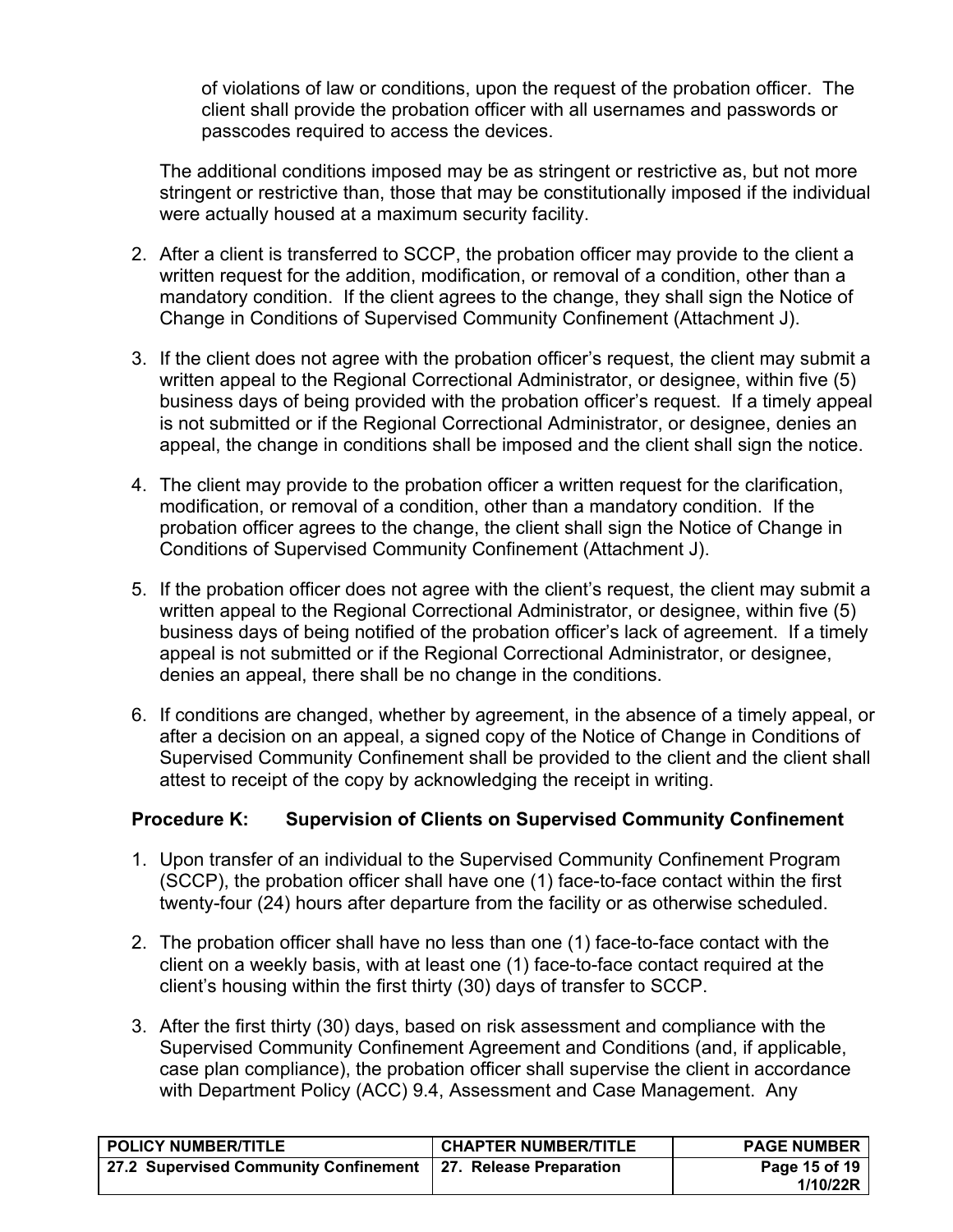recommended overrides shall require the approval of the Regional Correctional Administrator, or designee.

- 4. The probation officer shall encourage the client to engage in prosocial and positive wellness activities. *4-ACRS-5A-16*
- 5. If the probation officer observes, receives a report of, or otherwise discovers that the client may have violated any condition of SCCP, the probation officer, in consultation with the Regional Correctional Administrator, or designee, to the extent appropriate, shall use a graduated response which may include, but is not limited to, those listed in Department Policy (ACC) 9.16, Violation of Community Supervision Conditions. The violation and the graduated response shall be documented as set out in that policy and also in CORIS as an incident.
- 6. Upon a client's completion of SCCP, the probation officer shall prepare a report that summarizes the client's performance. The report shall include, at a minimum: *4-ACRS-5A-15*
	- a. a summary of the client's SCCP activities;
	- b. any unusual circumstances;
	- c. community resources and supports that affected the outcome of supervision; and
	- d. an objective assessment of the client's SCCP participation.

Once the report is completed, the probation officer shall ensure the information is entered into CORIS.

### **Procedure L: Removal from Supervised Community Confinement**

- 1. A client's failure to follow any condition of the Supervised Community Confinement Program (SCCP) may result in removal from the program. It may also result in disciplinary action at the Department facility to which the client is returned, revocation of probation or supervised release for sex offenders, and/or criminal prosecution.
- 2. If a probation officer observes, receives a report of, or otherwise discovers that the client may have violated any condition of SCCP, or has failed to adjust to the program such that there is little likelihood that the resident will successfully complete the program, and determines that removal from SCCP and return to a Department facility might be appropriate, they shall immediately notify the Regional Correctional Administrator, or designee. The probation officer shall also immediately notify the Regional Correctional Administrator, or designee, if it appears that the client may have escaped from supervised community confinement as set out in Title 17-A, Section 755(1-B).
- 3. The Regional Correctional Administrator, or designee, shall notify the Commissioner, or designee, to determine whether to remove the client from SCCP and have them returned to a Department facility or arrested and held in a jail pending return to a Department facility, have the facility from which the client was transferred issue an arrest warrant for escape, or take other appropriate action. If the probation officer believes it is necessary to arrest the client based on probable cause of a violation of a

| <b>CHAPTER NUMBER/TITLE</b>                                        | <b>PAGE NUMBER</b>        |
|--------------------------------------------------------------------|---------------------------|
| 27.2 Supervised Community Confinement  <br>27. Release Preparation | Page 16 of 19<br>1/10/22R |
|                                                                    |                           |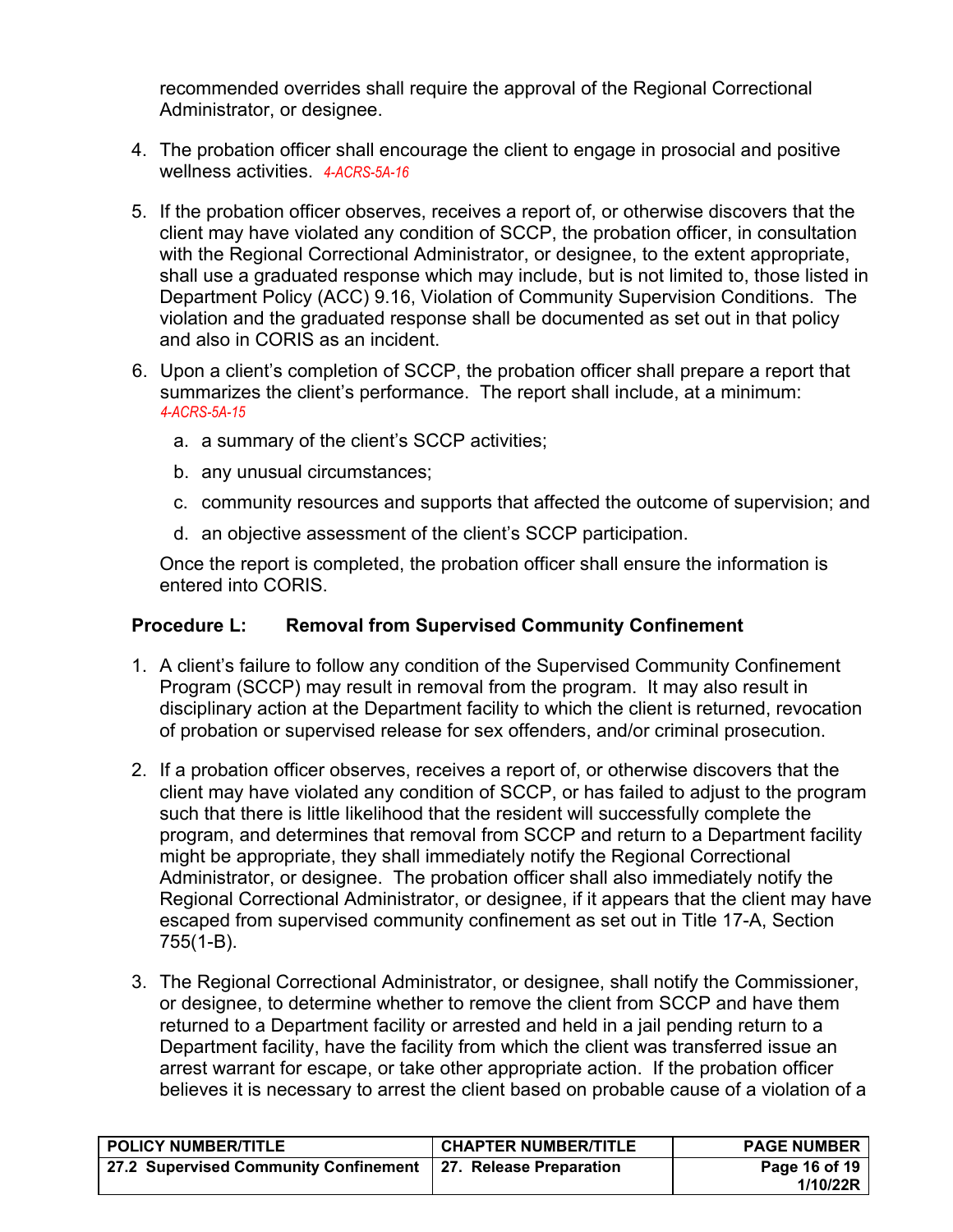condition of SCCP prior to notifying the Regional Correctional Administrator, or designee, the probation officer may do so.

- 4. If an individual is returned to a Department facility, the probation officer shall, as soon as possible, complete a written report stating the reason(s) for the return. The probation officer shall forward the report to the Regional Correctional Administrator, or designee, who shall forward it to the Chief Administrative Officer of the facility to which the individual was returned, the Department's Director of Classification, and the Department's Director of Victim Services, or their designees.
- 5. Regardless of whether a resident has failed to follow the conditions of SCCP, a resident may be removed from supervised community confinement at any time for any reason in the complete discretion of the Commissioner, or designee.
- 6. Upon removal of a client from SCCP, the probation officer shall prepare a report that summarizes the client's performance. The report shall include, at a minimum: *4-ACRS-5A-15*
	- a. a summary of the client's SCCP activities;
	- b. any unusual circumstances;
	- c. community resources and supports that affected the outcome of supervision; and
	- d. an objective assessment of the resident's SCCP participation.

Once the report is completed, the probation officer shall ensure the information is entered into CORIS.

### **Procedure M: Appeals of Denial of Transfer to or Removal from the Supervised Community Confinement Program**

- 1. A resident may appeal a decision to deny or withdraw approval for transfer to supervised community confinement by sending a letter to the Deputy Commissioner, or designee. An appeal letter must be received within fifteen (15) days of when the written explanation of the denial was received by the resident or the resident was notified of the withdrawal of approval, whichever is applicable.
- 2. A resident may appeal removal from supervised community confinement by sending a letter to the Deputy Commissioner, or designee. An appeal letter must be received within fifteen (15) days of the removal.
- 3. If an appeal is timely, after reviewing the case with the Department's Director of Classification, Director of Adult Community Corrections, and Director of Victim Services, or their designees, the Deputy Commissioner, or designee, shall make a decision on the appeal and send a written response to the resident within fifteen (15) days after receiving the appeal. The response to the appeal shall be marked as "legal mail" and processed as such at the facility where the resident is housed.
- 4. Upon review of the appeal, the Deputy Commissioner, or designee, may:
	- a. approve the decision;
	- b. reverse the decision;

| <b>POLICY NUMBER/TITLE</b>                                    | <b>CHAPTER NUMBER/TITLE</b> | <b>PAGE NUMBER</b> |
|---------------------------------------------------------------|-----------------------------|--------------------|
| 27.2 Supervised Community Confinement 27. Release Preparation |                             | Page 17 of 19      |
|                                                               |                             | 1/10/22R           |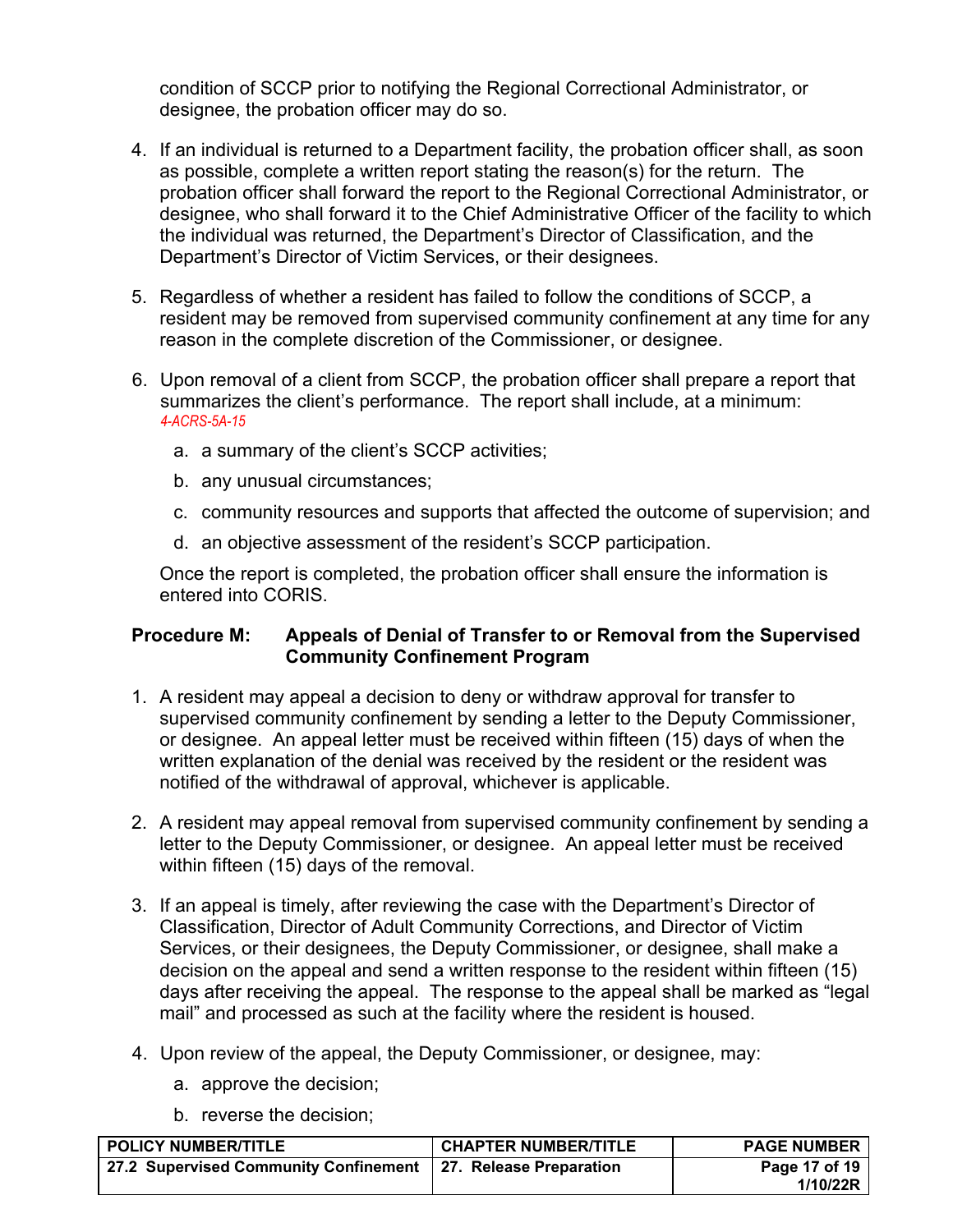- c. modify the decision; or
- d. remand the matter for review at an earlier point in the process.
- 5. The Deputy Commissioner, or designee, shall provide a copy of the response to the Department's Director of Classification, Director of Adult Community Corrections, and Director of Victim Services, and the applicable Chief Administrative Officer and Regional Correctional Administrator, or their designees. The Department's Director of Classification, or designee, shall also document the final decision in CORIS.
- 6. The Deputy Commissioner, or designee, is the final authority on an appeal (i.e., there is no further administrative level of appeal).

### **Procedure N: Supervised Community Confinement for a Terminally Ill or Severely Incapacitated Resident**

- 1. The Commissioner, or designee, with the consent of the resident, may transfer an adult facility resident serving a Department sentence to supervised community confinement without meeting the above eligibility requirements or criteria if the Department's Director of Medical Care has determined that the resident has a terminal or severely incapacitating medical condition and that care outside a correctional facility is medically appropriate.
	- a. The resident shall live in a hospital or other appropriate care facility, such as a nursing facility, residential care facility, or a facility that is a licensed hospice program pursuant to Title 22, Section 8622, approved by the Commissioner, or designee; or
	- b. As approved by the Commissioner, or designee, the resident may receive hospice services from an entity licensed pursuant to Title 22, Chapter 1681, Subchapter 1 or other care services provided by an entity approved by the Commissioner, or designee, and subject to approval by the Commissioner, or designee, may live at home while receiving these services.
- 2. The Commissioner, or designee, may approve a transfer pursuant to this procedure through any process that the Commissioner, or designee, determines appropriate and may exempt a resident transferred to supervised community confinement pursuant to this procedure from any mandatory conditions that the Commissioner, or designee, determines to be inapplicable. All decisions made pursuant to this procedure are at the complete discretion of the Commissioner, or designee, and these decisions may not be appealed.
- 3. The client shall provide any information pertaining to the client's medical condition or care that is requested by the Commissioner, or designee, at any time while the client is on supervised community confinement. If the Commissioner, or designee, determines that the client has failed to fully comply with a request or if at any time the Department's Director of Medical Care determines that the client does not have a terminal or severely incapacitating medical condition or that care outside a correctional facility is not medically appropriate, the Commissioner, or designee, shall revoke the transfer to supervised community confinement. In addition, a client transferred to supervised community confinement pursuant to this procedure may be removed from

| <b>POLICY NUMBER/TITLE</b>                                      | <b>CHAPTER NUMBER/TITLE</b> | <b>PAGE NUMBER</b> |
|-----------------------------------------------------------------|-----------------------------|--------------------|
| 27.2 Supervised Community Confinement   27. Release Preparation |                             | Page 18 of 19      |
|                                                                 |                             | 1/10/22R           |